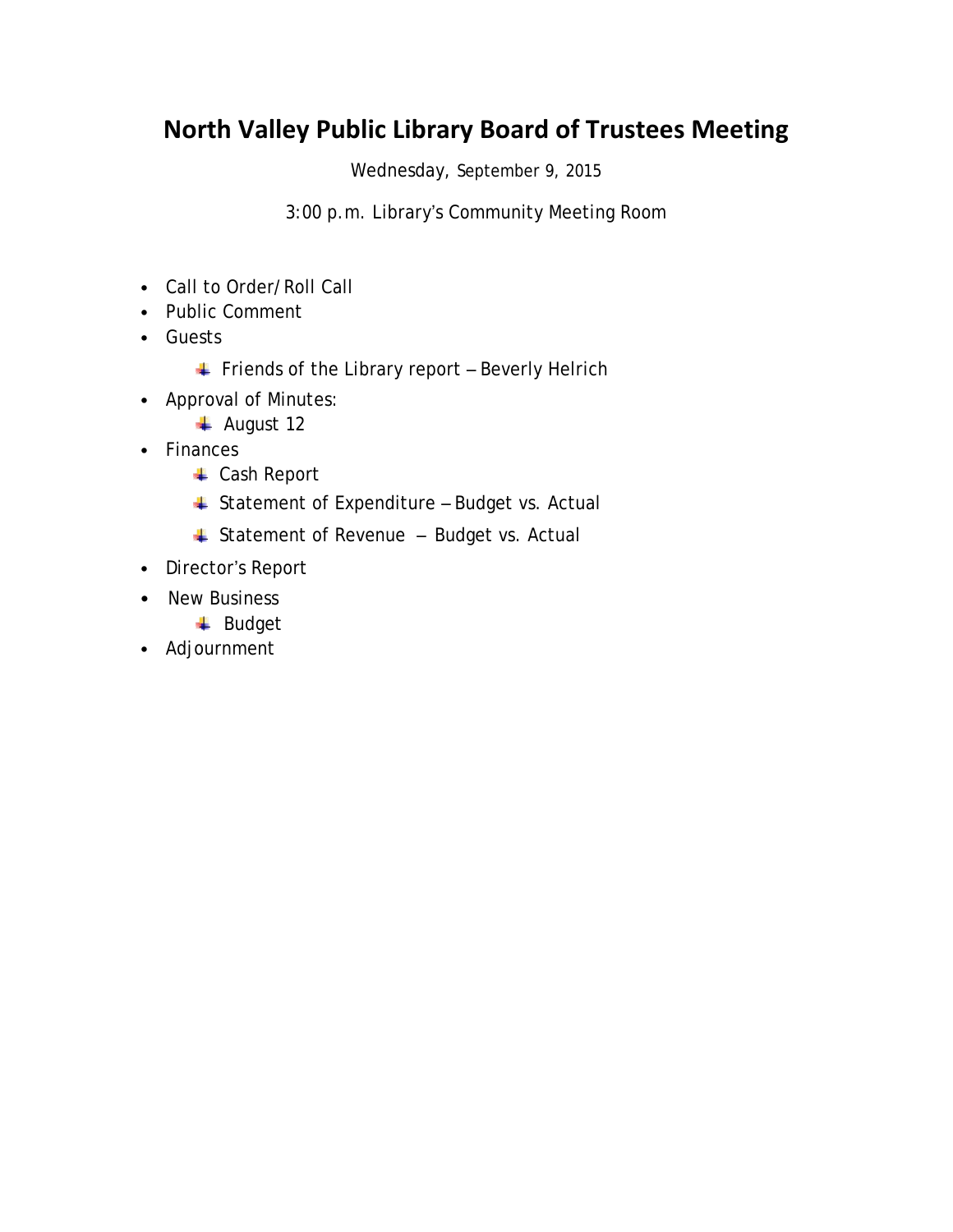## **North Valley Public Library**  Board of Trustees Meeting

Wednesday, Sept. 9th, 2015 3:00 p.m. Library Community Room

Attending:

Joanne Charbonneau, Board chairperson Victoria Howell, Board member Toba Winston, Board member Patricia Meakin, Board Member Denise Ard, Library Director Beverly Heinrich, Friends of the Library Guest: Desera Towle

Joanne called the meeting to order at 3:08 p. m. Alan Sponberg was absent.

Public comment: An advocate for a low income housing district for Stevensville near Ace Hardware on Eastside Highway came to solicit letters of support. Denise said that it is considered best practice that public libraries remain neutral on issues that do not relate to libraries or intellectual freedom and as libraries serve as a place for information and opposing viewpoints. She said it would be best if the board wrote letters as individuals, and not as persons representing the public library if they so choose.

Friends Report: The Friends annual picnic is on Oct 1<sup>st</sup> at 11:00 at the Lee Metcalf Refuge. The reception for the Art of the Chair is Friday Sept.  $18<sup>th</sup>$  from 5:00-7:00 p.m. in the Community Room. The chairs then go to Valley Drug for display. The Friends plan on putting together a Christmas box for an overseas serviceman. Bev said they will get an address from the American Legion; Patricia said she might have someone in mind. The Friends are also looking for new members, they are down to six so they are planning a membership drive in October. The Friends of the Library meet the first and third Thursday of every month at 11:00.

Board Minutes: Joanne moved to approve the August minutes, Toba seconded. Unanimously approved.

The flower bed in front of the community room has been emptied of dirt. Collen will figure out a way to patch it so it won't leak. A Protection barrier may be necessary. Joanne asked Denise to put up caution tape. (Tape was put after the meeting but quickly got torn down.)

Financial Reports: Joanne moved to approve the finance reports, Patricia seconded. The financial reports were unanimously approved.